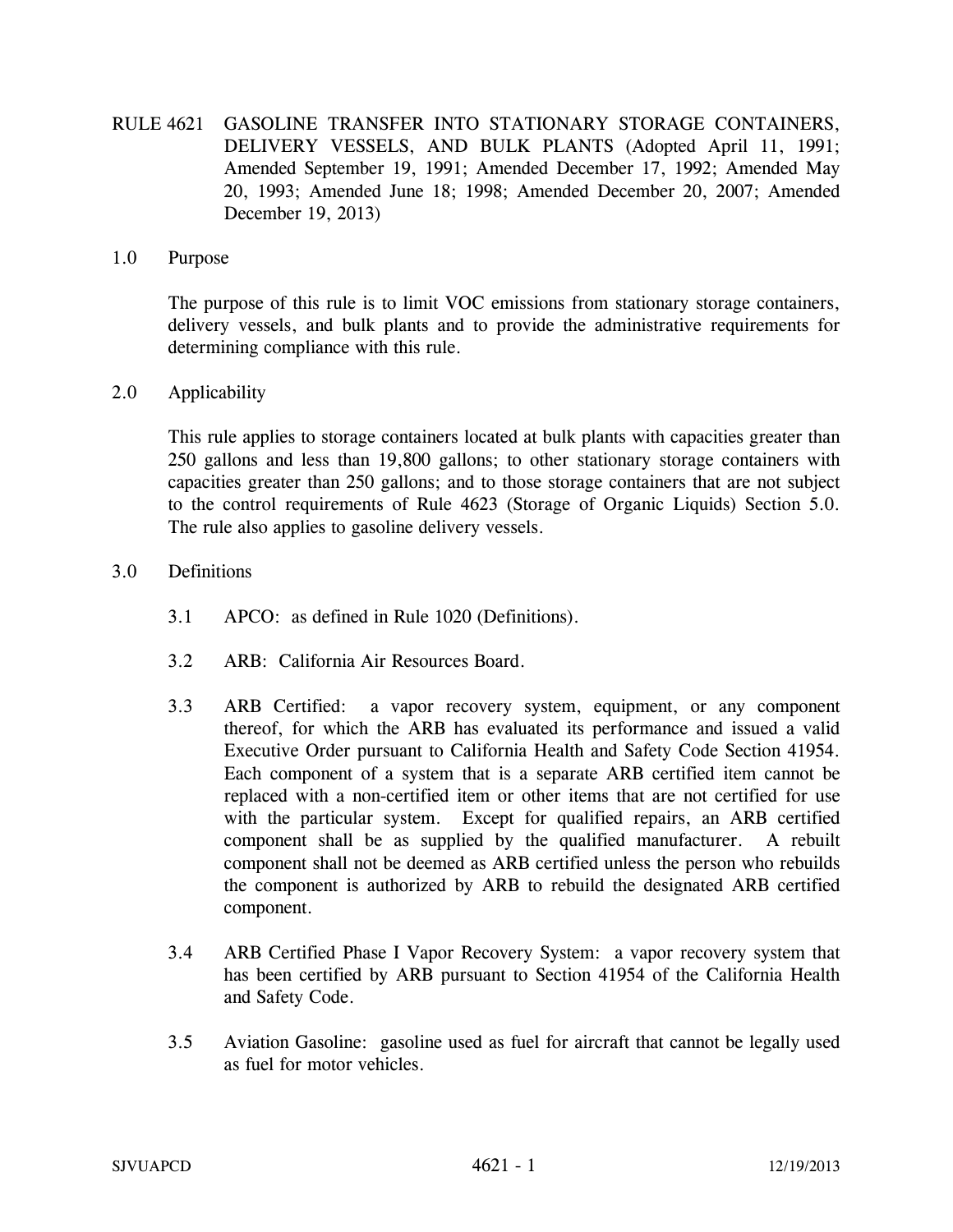- 3.6 Background: the ambient concentration of organic compounds determined at least two (2) meters upwind from any component to be inspected and which is uninfluenced by any specific emission permit unit.
- 3.7 Bulk Plant: any loading rack and associated unloading racks, storage containers and vapor recovery system(s) used to load less than 20,000 gallons of gasoline in any one day, to delivery vessels.
- 3.8 Business Day: a weekday, including Monday, Tuesday, Wednesday, Thursday, or Friday.
- 3.9 Component: includes, but is not limited to, any valve, fitting, threaded connection, pump, pressure relief device, pipe, flange, hatch, sight-glass, meter, or seal of a fluid system in VOC service.
- 3.10 Delivery Vessel: any cargo container having a volumetric capacity in excess of 120 gallons that is used for the transportation of gasoline or aviation gasoline. This term includes pumps, meters, valves, fittings, piping, and other appurtenances attached to a gasoline storage container on a vehicle and used in connection with the gasoline/aviation gasoline being transported. Containers used exclusively for aviation gasoline in agricultural operations, with an annual throughput of 1,000 gallons or less, will not be considered delivery vessels for the purpose of this rule.
- 3.11 Emergency: a fire, flood, earthquake, or other similar catastrophe.
- 3.12 EPA: United States Environmental Protection Agency.
- 3.13 Excess Organic Liquid Drainage: more than 10 milliliters liquid drainage which is not contained by an ARB certified spill container. Such liquid drainage for disconnect operations shall be determined by computing the average drainage from three consecutive disconnects at any one loading arm.
- 3.14 Gasoline: any petroleum distillate, petroleum distillate/alcohol blend or alcohol having a Reid vapor pressure of four (4) pounds per square inch absolute or greater, which is used as a motor vehicle fuel, or any fuel which is commonly or commercially known or sold as gasoline, including aviation gasoline.
- 3.15 Gasoline Vapors: VOCs in the displaced vapors of gasoline, including any entrained liquids.
- 3.16 Highway: a way or place of whatever nature, publicly maintained and open to the use of the public for purposes of vehicular travel. Highway includes street.
- 3.17 ICC: International Code Council.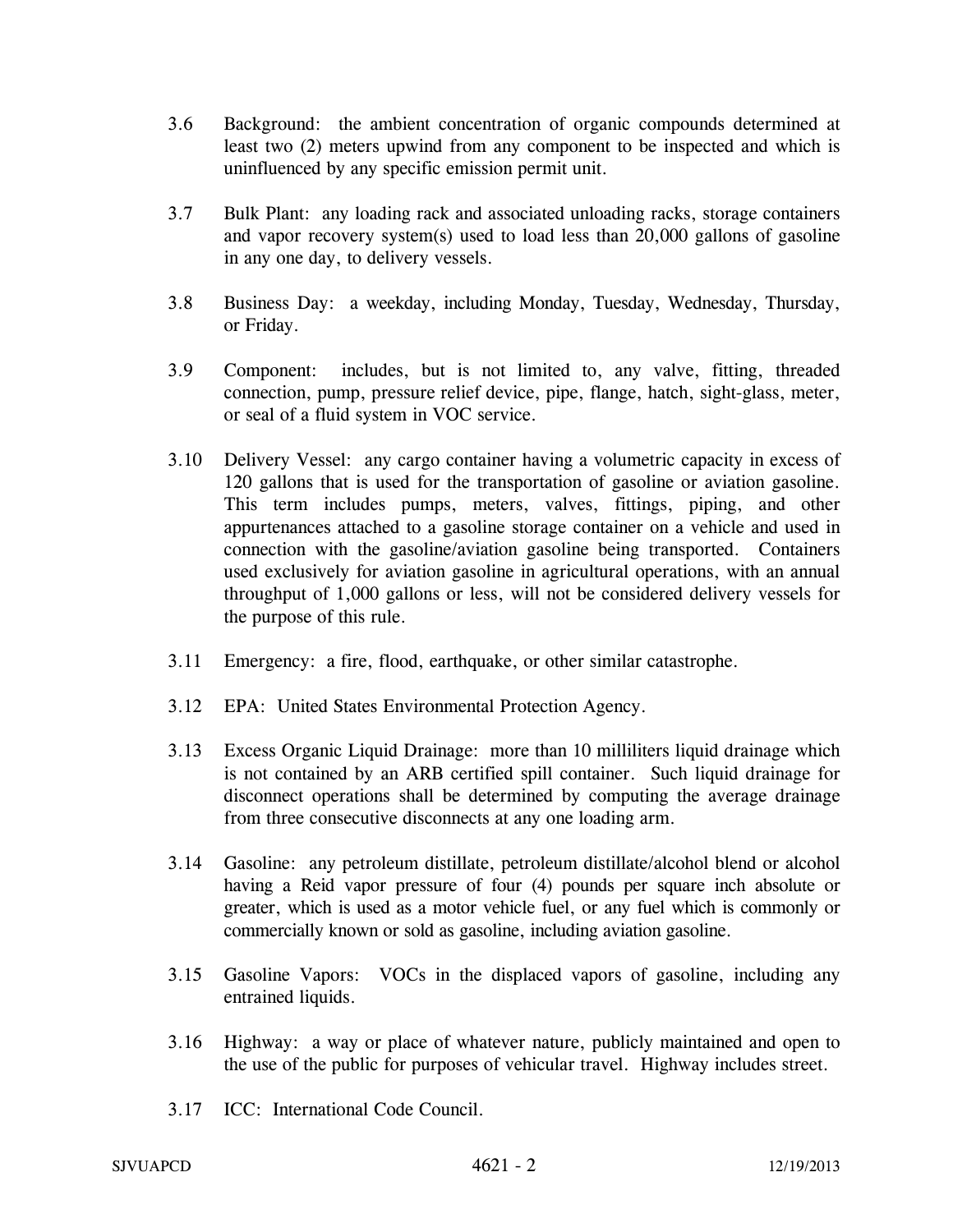- 3.18 Implement of Husbandry: a vehicle that is used primarily in the conduct of agricultural operations pursuant to Section 36000 of the California Vehicle Code.
- 3.19 Leak: one of the following
	- 3.19.1 For delivery vessels, the dripping of VOC-containing liquid at a rate of more than three (3) drops per minute, or a reading of greater than 100 percent of the lower explosive limit (21,000 ppm measured as equivalent propane) when measured in accordance with the test method in Section 6.4.3.
	- 3.19.2 For all other operations, the dripping of VOC-containing liquid at a rate of more than three (3) drops per minute, or the detection of any gaseous or vapor emissions with a concentration of total organic compound greater than 10,000 ppmv, as methane, above background when measured in accordance with the test method in Section 6.4.2. Any liquid or gas coming from a component undergoing repair or replacement, or during sampling of process fluid from a component or equipment into a container is not considered sampling of a leak, provided such activities are done as expeditiously as possible and with minimal spillage of material and VOC emissions to the atmosphere.
- 3.20 Leak-free: a condition without a leak, as defined above.
- 3.21 Loading Operation: any aggregate or combination of gasoline loading and vapor control equipment from the connection at the inlet of the gasoline pump to and including the hose end connector at the portable delivery tanks and the discharge of the vapor control device(s).
- 3.22 Loading Rack: as defined in Rule 1020 (Definitions).
- 3.23 Major Modification: one of the following
	- 3.23.1 The addition, replacement, or removal of an underground storage container, or a modification that causes the container top to be unburied, is considered a major modification, or
	- 3.23.2 The replacement of an aboveground storage container. The installation of an aboveground storage container after retrofitting with standing loss controls or the exchange of an aboveground storage container for a standing loss control retrofitted aboveground storage container of equal capacity to comply with the requirements of CP-206 is not a major modification.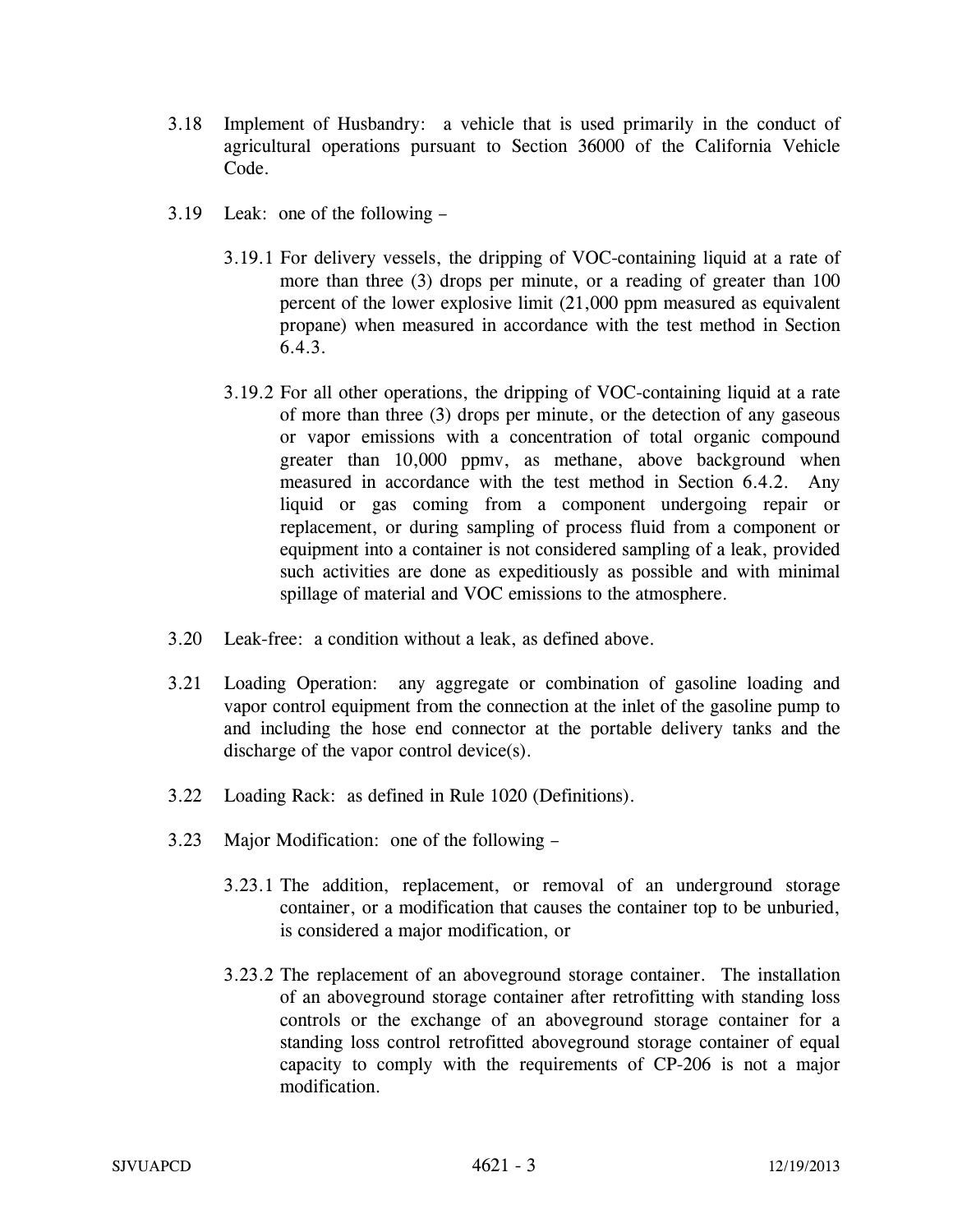- 3.24 Mobile Fueler: any gasoline delivery vessel with an attached container that is used to transport and dispense gasoline from an onboard storage container into any motor vehicle fuel tank.
- 3.25 Motor Vehicle: a vehicle that is self propelled.
- 3.26 Normal Business Hours: Monday through Friday, 8:00 am to 5:00 pm.
- 3.27 Operator: any person that owns, leases, or operates a facility that dispenses or transfers gasoline or that owns, leases, or operates a delivery vessel that dispenses or transfers gasoline.
- 3.28 Portable Hydrocarbon Detection Instrument: a hand-held hydrocarbon analyzer that meets the criteria specified in US EPA Method 21, 40 CFR Part 60. The instrument shall be calibrated with methane.
- 3.29 Pressure Vacuum Relief Valve: a valve that is installed on the gasoline storage container or the vent pipes of gasoline storage containers to relieve pressure or vacuum build-up at preset values of pressure or vacuum.
- 3.30 Retail Gasoline Outlet: any establishment at which gasoline is sold or offered for sale to the general public for use in motor vehicles.
- 3.31 Submerged Fill Pipe: any fill pipe, the discharge opening of which is entirely submerged when the liquid level is six (6) inches above the bottom of the container. "Submerged fill pipe" when applied to a container which is loaded from the side is defined as any fill pipe the discharge opening of which is entirely submerged when the liquid level is 18 inches above the bottom of the container.
- 3.32 Switch Loading: the transfer of diesel fuel into a delivery vessel or storage container with a capacity over 250 gallons which previously contained gasoline.
- 3.33 Vehicle: a device by which any person or property may be propelled, moved, or drawn upon a highway, excepting a device moved exclusively by human power or used exclusively upon stationary rails or tracks.
- 3.34 VOC: as defined in Rule 1020 (Definitions).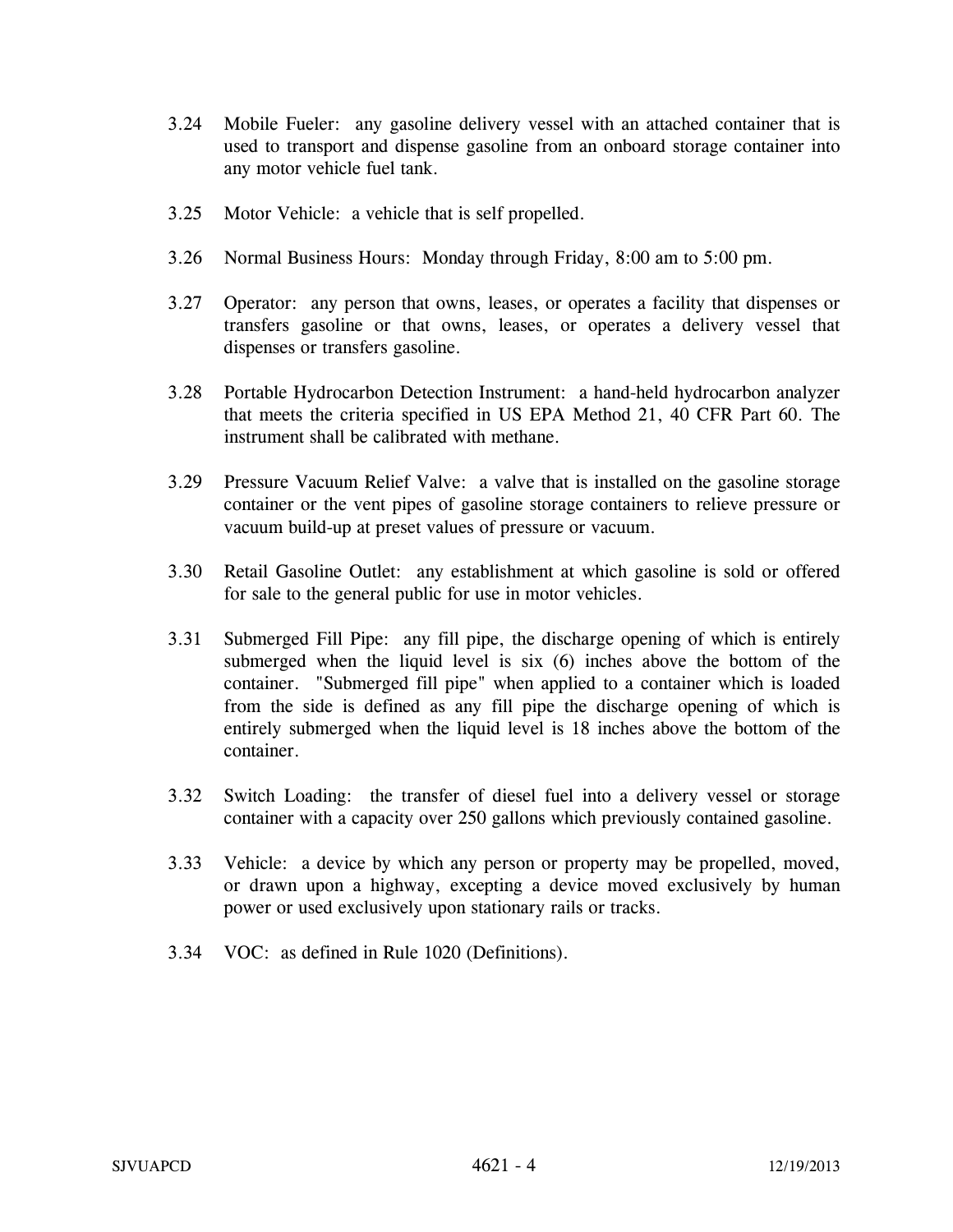### 4.0 Exemptions

Except for the provisions of Section 6.1.1, the requirements of this rule shall not apply to the following operations:

- 4.1 The transfer of gasoline into any stationary storage container with a capacity of 550 gallons or less used primarily for the fueling of implements of husbandry, if such container is equipped with a permanent submerged fill pipe.
- 4.2 The transfer of gasoline into any stationary storage container having a capacity of 2,000 gallons or less which was installed prior to July 1, 1975, if such container is equipped with a permanent submerged fill pipe, and provided no major modification is made on the container.
- 4.3 The transfer of gasoline into any stationary storage container in existence prior to July 1, 1975, which is equipped with an offset fill pipe if such container is equipped with a permanent submerged fill pipe, and provided no major modification is made on the container.
- 4.4 Mobile fuelers used exclusively for fueling emergency motor vehicles while on location at an emergency.
- 5.0. Requirements
	- 5.1 Loading equipment and vapor collection equipment shall be installed, maintained, and operated such that it is leak-free, with no excess organic liquid drainage at disconnect.
	- 5.2 Gasoline Storage and Loading
		- 5.2.1 In addition to the requirements of Section 5.1 no person shall transfer or permit the transfer of gasoline from any delivery vessel into any stationary storage container subject to requirements of this rule unless:
			- 5.2.1.1 Such container, except those used for aviation gasoline, is equipped with an ARB certified permanent submerged fill pipe and utilizes an ARB certified Phase I vapor recovery system that is maintained and operated according to manufacturer specifications and the applicable ARB Executive Order; or
			- 5.2.1.2 Containers used for aviation gasoline are equipped with a permanent submerged fill pipe and a Phase I vapor recovery system that is certified (or was previously certified) to meet a minimum volumetric control of 95%.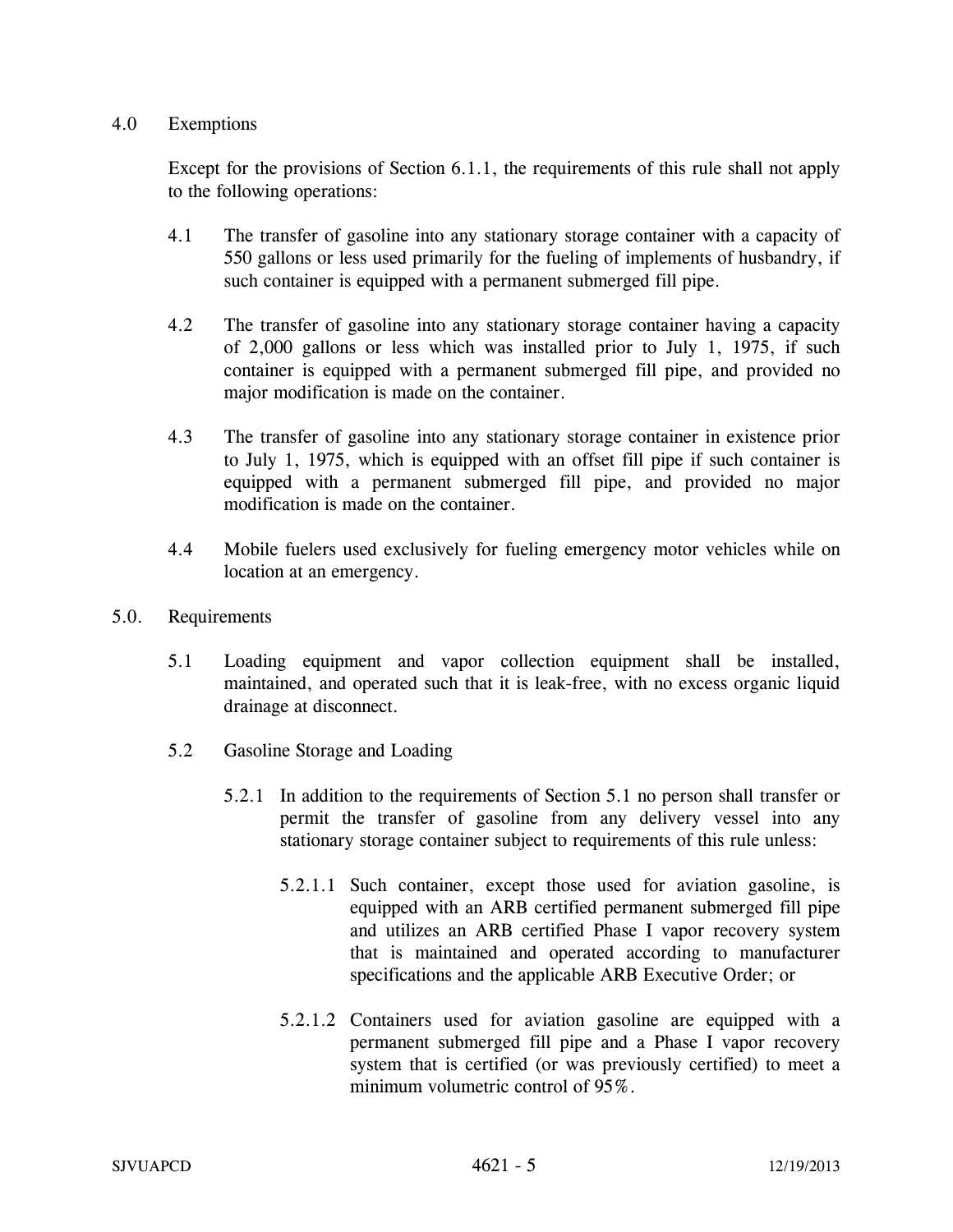- 5.2.2 Any vent pipe on a stationary gasoline storage container shall be equipped with a pressure-vacuum relief valve in accordance with the requirements set forth in Sections 5.3 and 5.4, as applicable.
- 5.2.3 Vent pipes may be manifolded, as per the applicable ARB Executive Order, to a single pressure-vacuum relief valve. The pressure-vacuum relief valve shall be properly installed and maintained according to manufacturer specifications and the applicable ARB Executive Order.
- 5.2.4 Operators shall have all underground storage container installations and all underground piping configurations inspected by the APCO prior to backfilling. The operator shall notify the District by telephone or other District-approved method and obtain a confirmation number at least three business days prior to the backfilling.
- 5.3 Underground Storage Containers
	- 5.3.1 Unless otherwise specified in the applicable ARB Executive Order, for an underground storage container that contains gasoline and is located at a bulk plant, the container shall be equipped with an ARB certified pressure-vacuum relief valve set at  $3.0 \pm 0.5$  inches water column pressure relief and  $8.0 \pm 2.0$  inches water column vacuum relief.
	- 5.3.2 Unless otherwise specified in the applicable ARB Executive Order, for an underground storage container that contains aviation gasoline and is located at a bulk plant, the container shall be equipped with a pressurevacuum relief valve set at  $3.0 \pm 0.5$  inches water column pressure relief and  $8.0 \pm 2.0$  inches water column vacuum relief.
	- 5.3.3 For an underground storage container that contains gasoline and is not located at a bulk plant, the container shall be equipped with an ARB certified Phase I vapor recovery system that is certified to have a minimum volumetric control efficiency of 98%.
	- 5.3.4 For an underground storage container that contains aviation gasoline and is not located at a bulk plant, the container shall be equipped with a permanent submerged fill pipe and a Phase I vapor recovery system that is certified (or was previously certified) to meet a minimum volumetric control of 95%.
	- 5.3.5 Operators of underground storage containers not located at bulk plants shall conduct and pass the applicable performance tests specified in Sections 6.4.4 through 6.4.7 to determine compliance at least once every 36 months, (no more than 30 days before or after the required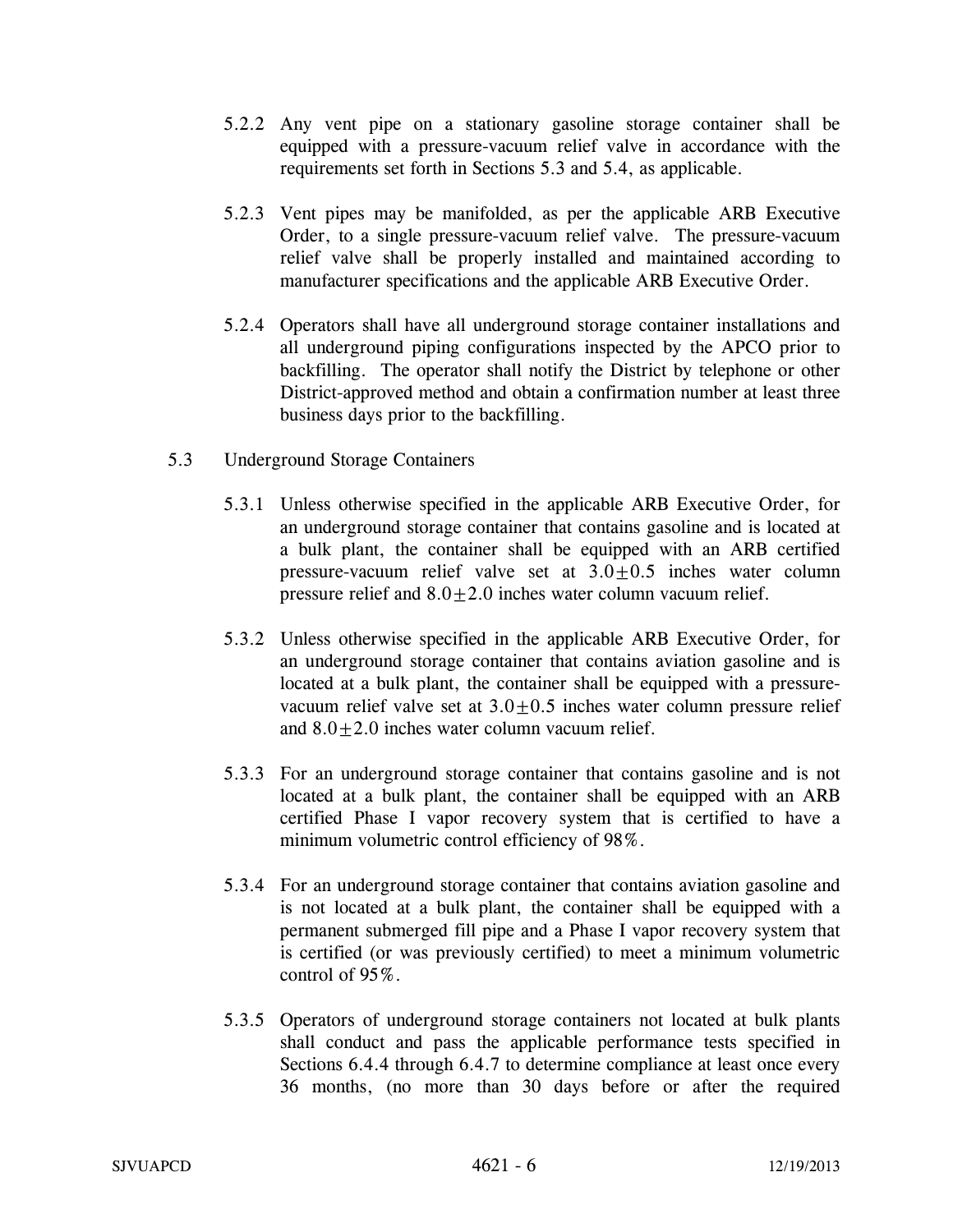performance test date) unless otherwise required under ARB Executive Order or Rule 4622 (Gasoline Transfer into Motor Vehicle Fuel Tanks).

- 5.4 Aboveground Storage Containers
	- 5.4.1 All aboveground storage containers shall be constructed and maintained in a leak-free condition.
	- 5.4.2 All aboveground storage containers that contain gasoline shall be equipped with an ARB certified pressure vacuum relief valve set  $3.0+0.5$  inches water column pressure relief and  $8.0+2.0$  inches water column vacuum relief, unless:
		- 5.4.2.1 Otherwise specified in the applicable ARB Executive Order, or
		- 5.4.2.2 Such setting will exceed the vessel's maximum pressure rating.
	- 5.4.3 All aboveground storage containers that contain aviation gasoline shall be equipped with pressure relief valves set at eight (8) ounces per square inch, unless:
		- 5.4.3.1 Otherwise specified in the applicable ARB Executive Order or
		- 5.4.3.2 Such setting will exceed the vessel's maximum pressure rating.
	- 5.4.4 Operators of an aboveground storage container not located at a bulk plant shall conduct and pass the performance test specified in Section 6.4.8 to determine compliance at least once every 36 months, (no more than 30 days before or after the required performance test date) unless otherwise required under ARB Executive Order.
- 5.5 All Phase I vapor recovery systems shall be inspected according to the frequency specified in Table 1. The person conducting the inspections shall, at a minimum, verify the following:
	- 5.5.1 That the fill caps and vapor caps are not missing, damaged, or loose;
	- 5.5.2 That the fill cap gasket and vapor cap gaskets are not missing or damaged;
	- 5.5.3 That the fill adapter and vapor adapter are securely attached to the risers;
	- 5.5.4 That, where applicable, the spring-loaded submerged fill tube seals properly against the coaxial tubing, and the dry break (poppet-valve) is not missing or damaged; and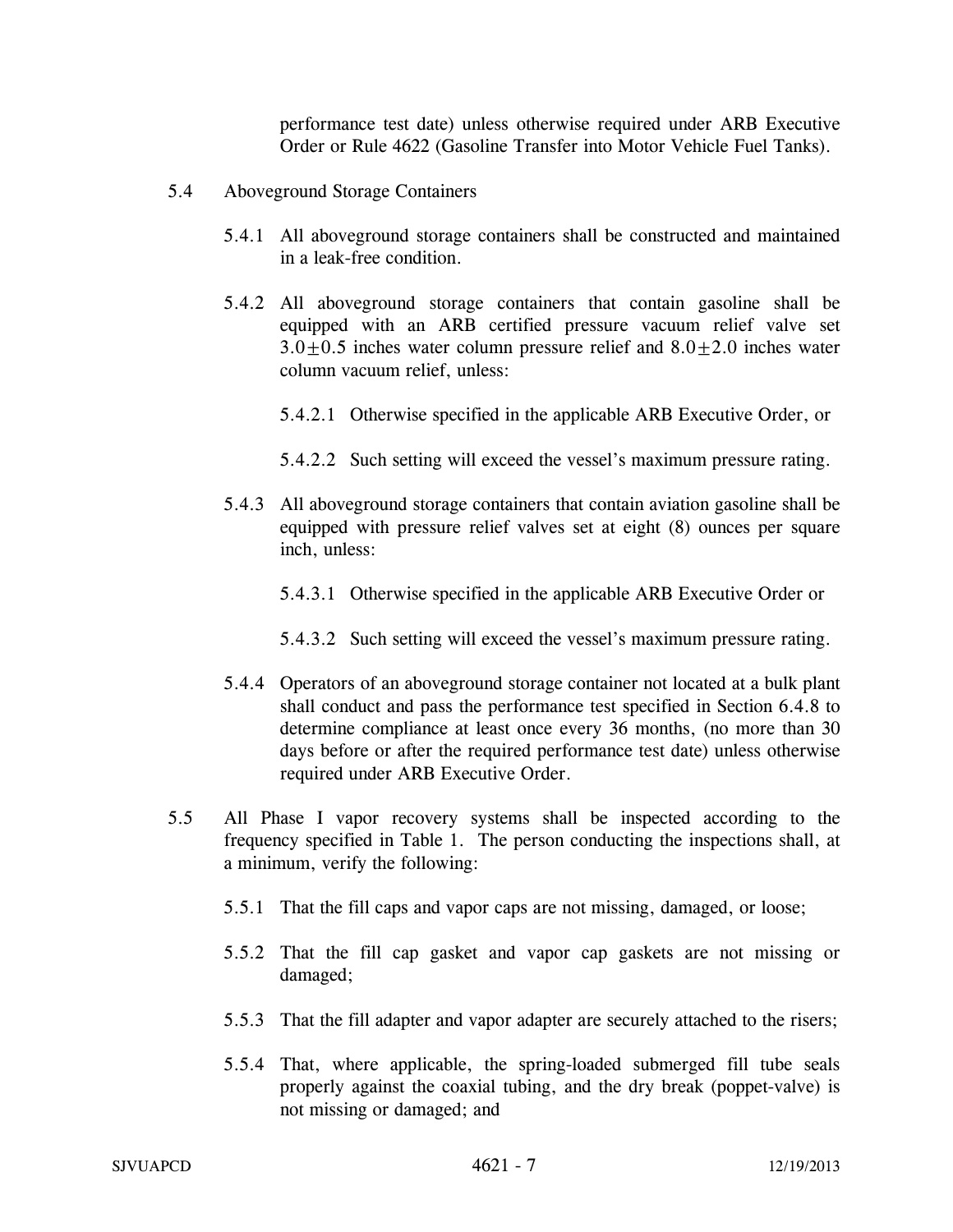5.5.5 That the submerged fill tube is not missing or damaged.

| Gasoline dispensed by the operation during largest<br>monthly throughput of previous year | Frequency of Inspections |
|-------------------------------------------------------------------------------------------|--------------------------|
| A. Retail Gasoline Outlets                                                                |                          |
| 1. Less than $25,000$ gallons                                                             | One day per week         |
| 2. 25,000 gallons or greater                                                              | Five days per week       |
| B. Non-Retail Gasoline Outlets and other gasoline dispensing operations                   |                          |
| 1. Less than 2,500 gallons                                                                | One day per month        |
| 2. $2,500$ to less than $25,000$ gallons                                                  | One day per week         |
| 3. 25,000 gallons or greater                                                              | Five days per week       |

Table 1 – Schedule of Maintenance Inspection

- 5.6 Bulk Plants and Loading Racks at Bulk Plants
	- 5.6.1 All bulk plants shall meet one of the following requirements:
		- 5.6.1.1 Bulk plants not involved with aviation gasoline loading shall be equipped with an ARB certified vapor recovery system for loading operations (loading rack).
		- 5.6.1.2 Bulk plants involved with aviation gasoline loading shall be equipped with a vapor recovery system that meets a minimum volumetric control of 90% when measured in accordance with the test method specified in Section 6.4.9.
	- 5.6.2 The loading rack vapor recovery system shall not create a back pressure in excess of the pressure limits of the delivery vessel certification leak test (18 inches water column).
	- 5.6.3 Operators shall store or dispose of gasoline in closed, non-leaking containers. The containers shall remain closed at all times except when depositing or removing the contents of the containers or when the container is empty.
	- 5.6.4 Bulk Plant Leak Inspections
		- 5.6.4.1 All bulk plants shall be constructed and maintained in a leakfree condition.
		- 5.6.4.2 All bulk plants shall be inspected for leaks at least once in every six-month period (from four to eight months apart) in accordance with the test procedure specified in Section 6.4.2.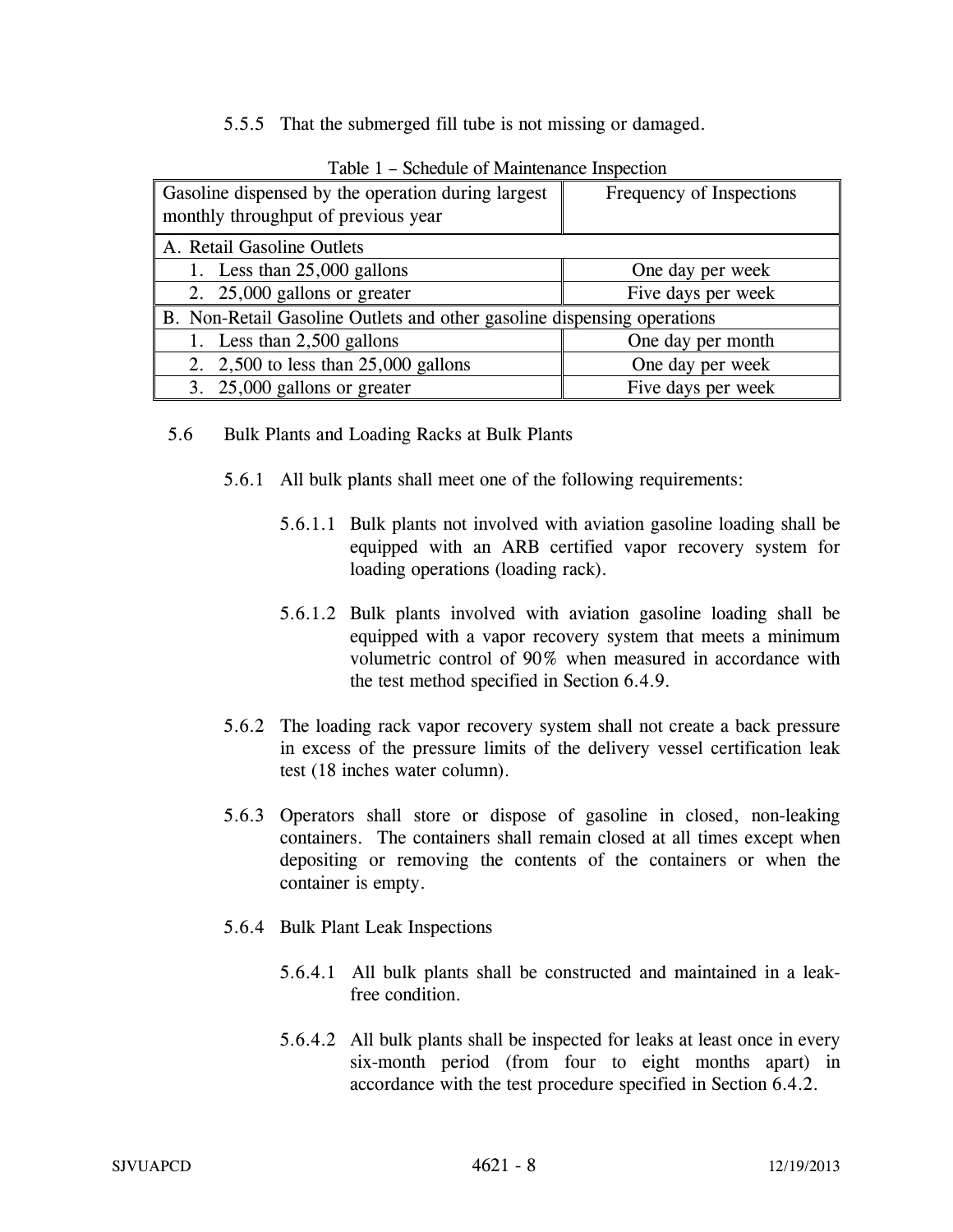- 5.6.4.3 All loading racks located at bulk plants shall be inspected for leaks during product transfer at the frequency required in Section 5.6.4.2.
- 5.6.4.4 If any storage container, storage container component, or loading rack component is found to leak during an inspection, the inspection frequency shall be changed to quarterly until the unit has successfully passed five consecutive quarterly inspections. Thereafter, the quarterly inspection may revert to the applicable inspection frequency specified in Section 5.6.4.2.
- 5.6.5 Bulk Plant Leak Repair
	- 5.6.5.1 Upon detection of a leaking component, the operator shall affix to that component a weatherproof readily visible tag with the date and time of leak detection, the date and time of leak measurement, and for gas leaks, the leak concentration in ppmv.
	- 5.6.5.2 The tag shall remain affixed to the component until all the conditions specified in Sections 5.6.5.3 and 5.6.5.4 have been met.
	- 5.6.5.3 All leaking components shall be repaired or replaced within seven (7) business days after the leak is detected. If the component cannot be repaired within seven (7) business days, the operator must remove the leaking component(s) from VOC service.
	- 5.6.5.4 Upon returning a leaking component to service, the following conditions must be met.
		- 5.6.5.4.1 The component must be re-inspected using the test method specified in Section 6.4.2; and
		- 5.6.5.4.2 The component must be found to be in compliance with the requirements of this rule.
- 5.7 Delivery Vessels
	- 5.7.1 All delivery vessels shall have an ARB certified vapor recovery system for cargo containers. Cargo container vapor recovery systems shall be maintained and tested in accordance with manufacturer specifications and any applicable ARB Executive Orders.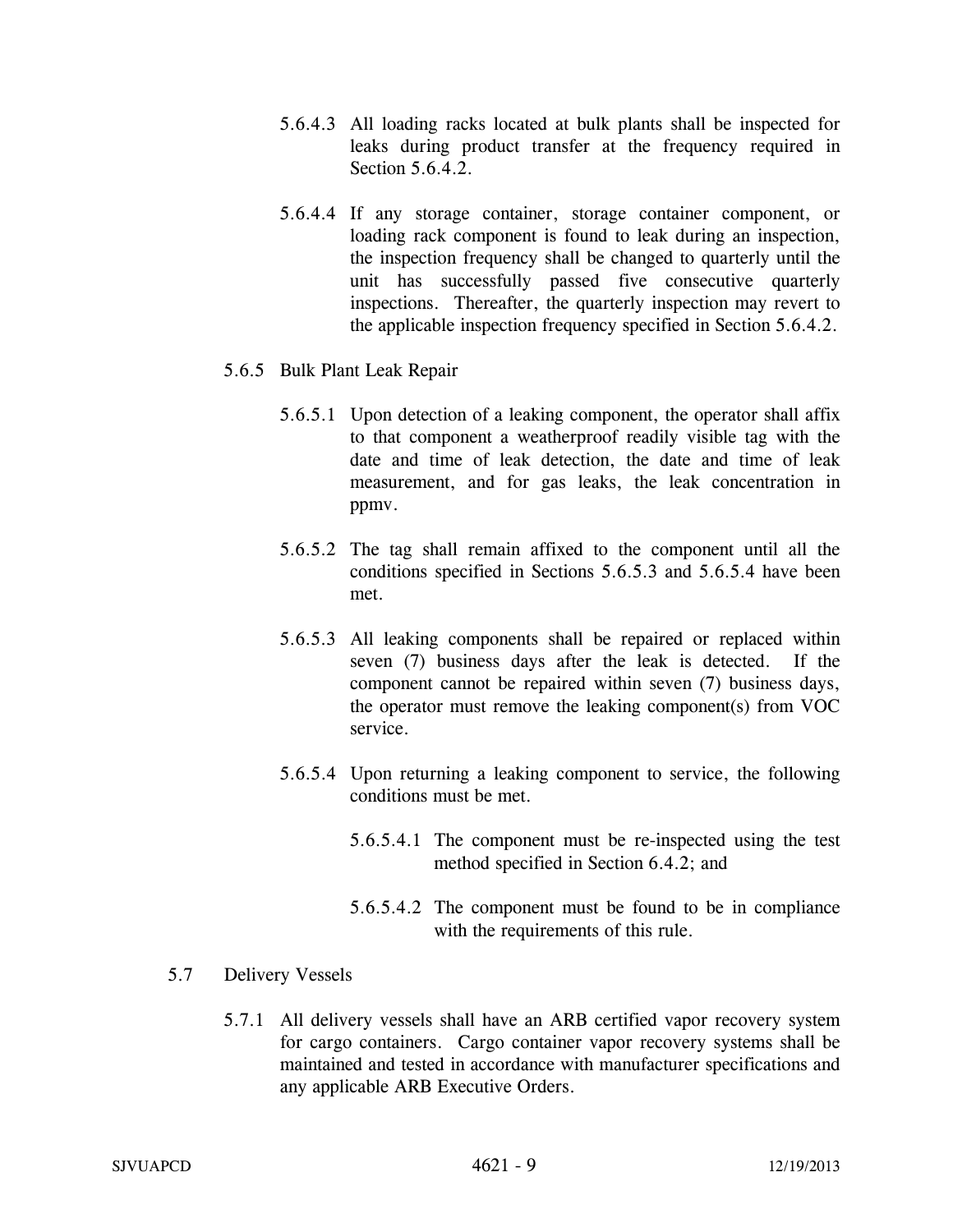- 5.7.2 No person shall operate, or allow the operation of a delivery vessel unless valid State of California decals which attest to the vapor integrity of the container are displayed.
- 5.7.3 No person shall store gasoline in, otherwise use, or operate any gasoline delivery vessel unless such vessel is designed and maintained to be leakfree. Any delivery vessel into which gasoline vapors have been transferred shall be filled only from loading racks or other delivery vessels that are equipped with an ARB certified vapor recovery system.
- 5.7.4 The hatch on a delivery vessel shall be equipped with a leak-free cover and the hatch shall not be opened for visual inspection unless at least three minutes have elapsed since loading or unloading has stopped. The dome hatch, once opened, shall not be held open longer than three minutes, except as directed by local, state, or federal agencies having jurisdiction.
- 5.7.5 Gasoline vapors shall not be purged into the atmosphere. This includes relieving container pressure by manually "popping" the poppet valve on the truck-mounted vapor return line.
- 5.7.6 Switch loading shall not be conducted unless such transfer is made using a permanently installed ARB certified vapor recovery system.
- 5.7.7 During loading of the delivery vessel, the truck-mounted vapor return line shall be connected to a vapor recovery system that meets the requirements of this rule for the vapor recovery systems.

## 6.0 Administrative Requirements

- 6.1 Recordkeeping
	- 6.1.1 All data necessary to demonstrate qualifications for the exemptions allowed in this rule shall be maintained on the premises at all times and shall be submitted for District, ARB, or EPA review upon request. Such records shall include exemption status and volume delivered to each stationary storage container serviced.
	- 6.1.2 Bulk Plants and Loading Racks: A record of all inspections and all actions conducted on any part of the storage container or loading racks shall be maintained in chronological order showing date of inspection, description and location of any equipment replaced, and a description of the problem which required repair.
	- 6.1.3 All bulk plants shall maintain daily gasoline throughput records.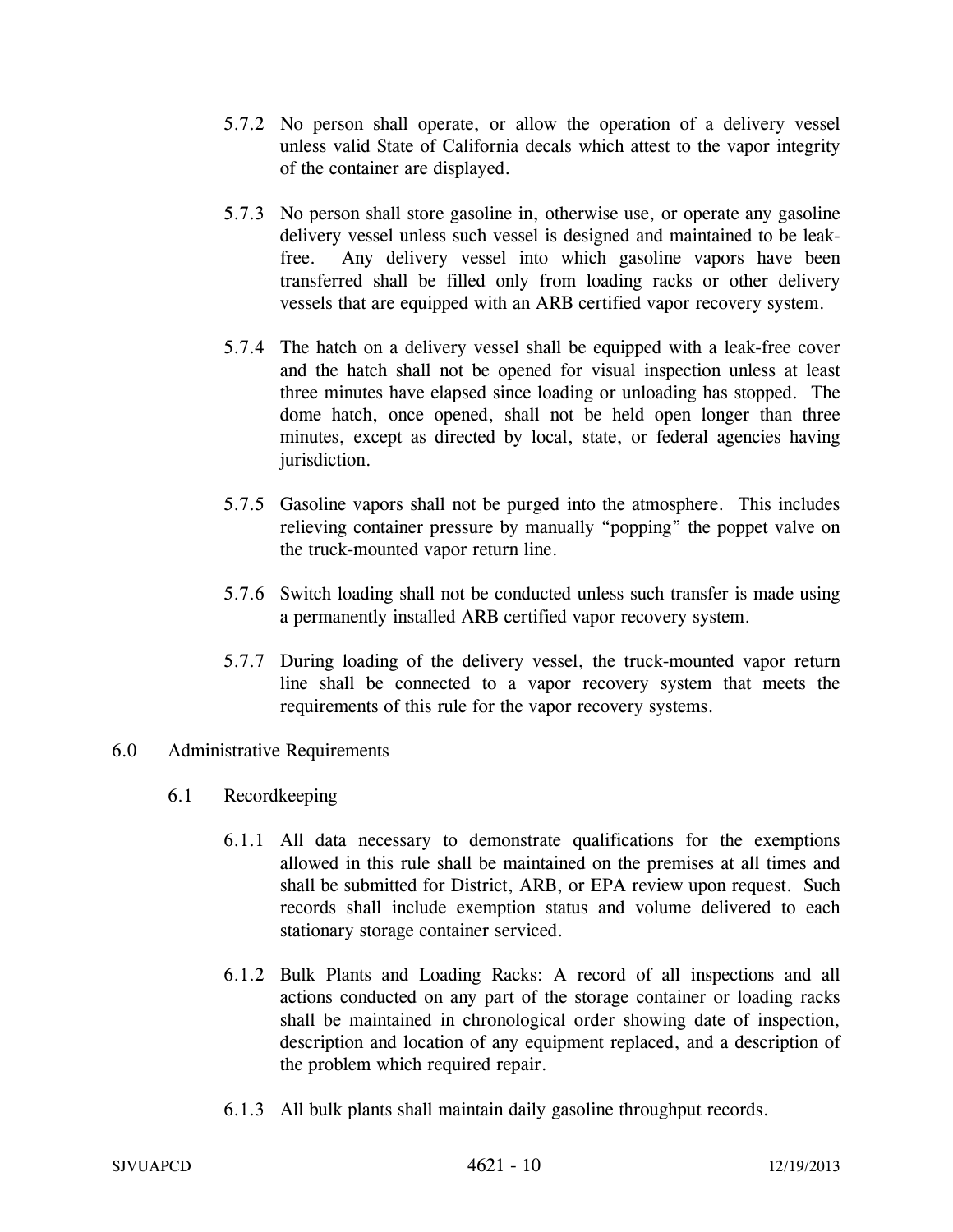- 6.1.4 All records required to demonstrate compliance with the requirements of this rule shall be retained on the premises for a minimum of five (5) years and made available on site during normal business hours to the APCO, ARB, or EPA, and submitted to the APCO, ARB, or EPA upon request.
- 6.2 Testing Requirements
	- 6.2.1 Operators shall conduct all performance tests required by ARB Executive Order and facility installation and operations manual as per the frequency outline therein or as designated by the APCO.
	- 6.2.2 Each ARB certified Phase I vapor recovery system shall be performance tested within 60 days of completion of installation or modification.
	- 6.2.3 Bulk plants involved with aviation gasoline loading subject to Section 5.6.1.2 shall be performance tested within 60 days of completion of installation or modification.
	- 6.2.4 Operators shall notify the District at least seven (7) days prior to any performance testing.
	- 6.2.5 Operators shall submit all performance test results to the District within 30 days of test completion.
- 6.3 Certification Requirements
	- 6.3.1 Installation and maintenance contractors shall:
		- 6.3.1.1 Be certified by the ICC for Vapor Recovery System Installation and Repair (VI) and make available onsite proof of ICC certification for VI, and
		- 6.3.1.2 Have and make available on site proof of any and all certifications required by the applicable ARB Executive Order and installation and operation manual in order to install or maintain specific systems, or
		- 6.3.1.3 Work under the direct and personal supervision of an individual physically present at the work site who possesses and makes available onsite a current certificate from the ICC, indicating he or she has passed the VI exam and all certifications required by the applicable ARB Executive Order.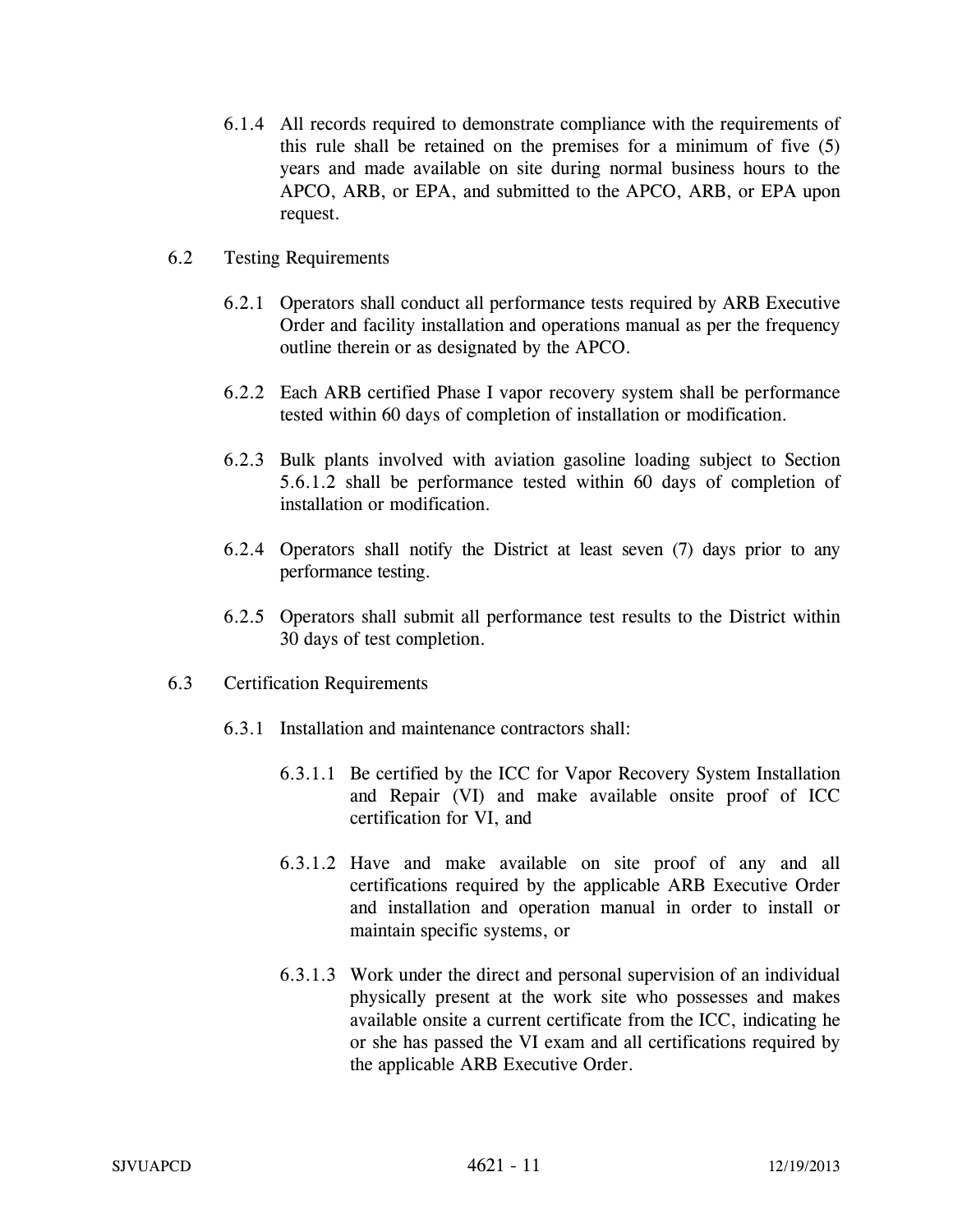- 6.3.2 All ICC certifications shall be renewed every 24 months by passing the appropriate exam specific to the certification being sought.
- 6.3.3 Gasoline Dispensing Facility Testers wishing to conduct vapor recovery system testing and repair at facilities located within the District, shall be in full compliance with District Rule 1177 (Gasoline Dispensing Facility Tester Certification).
- 6.4 Test Methods
	- 6.4.1 The Reid Vapor Pressure of gasoline shall be determined in accordance with ASTM D 5191-01.
	- 6.4.2 Measurements of leak concentrations, excepting delivery vessels, shall be conducted according to EPA Method 21 using an appropriate portable hydrocarbon detection instrument calibrated with methane.
		- 6.4.2.1 The instrument shall be calibrated in accordance with the procedures specified in EPA Method 21 or the manufacturer's instruction, as appropriate, not more than 30 days prior to its use.
		- 6.4.2.2 The operator shall record the calibration date of the instrument.
	- 6.4.3 Measurements of leak concentrations for delivery vessels shall be conducted according to the ARB Test Procedure for Determination of Leaks, TP-204.3.
	- 6.4.4 Static Leak Test for Underground Tanks: ARB Test Procedure TP-201.3.
	- 6.4.5 Static Torque of Rotatable Phase I Adaptors: ARB Test Procedure TP 201.1B.
	- 6.4.6 Leak Rate of Drop Tube/Drain Valve Assembly: ARB Test Procedure TP 201.1C.
	- 6.4.7 Leak Rate of Drop Tube Overfill Protection Devices and Spill Container Drain Valves: ARB Test Procedure TP 201.1D.
	- 6.4.8 Static Leak Test for Aboveground Tanks: ARB Test Procedure TP-206.3 or ARB Test Procedure TP-201.3B as applicable.
	- 6.4.9 Determination of Emission Factor of Vapor Recovery Systems of Bulk Plants: ARB Test Procedure TP-202.1.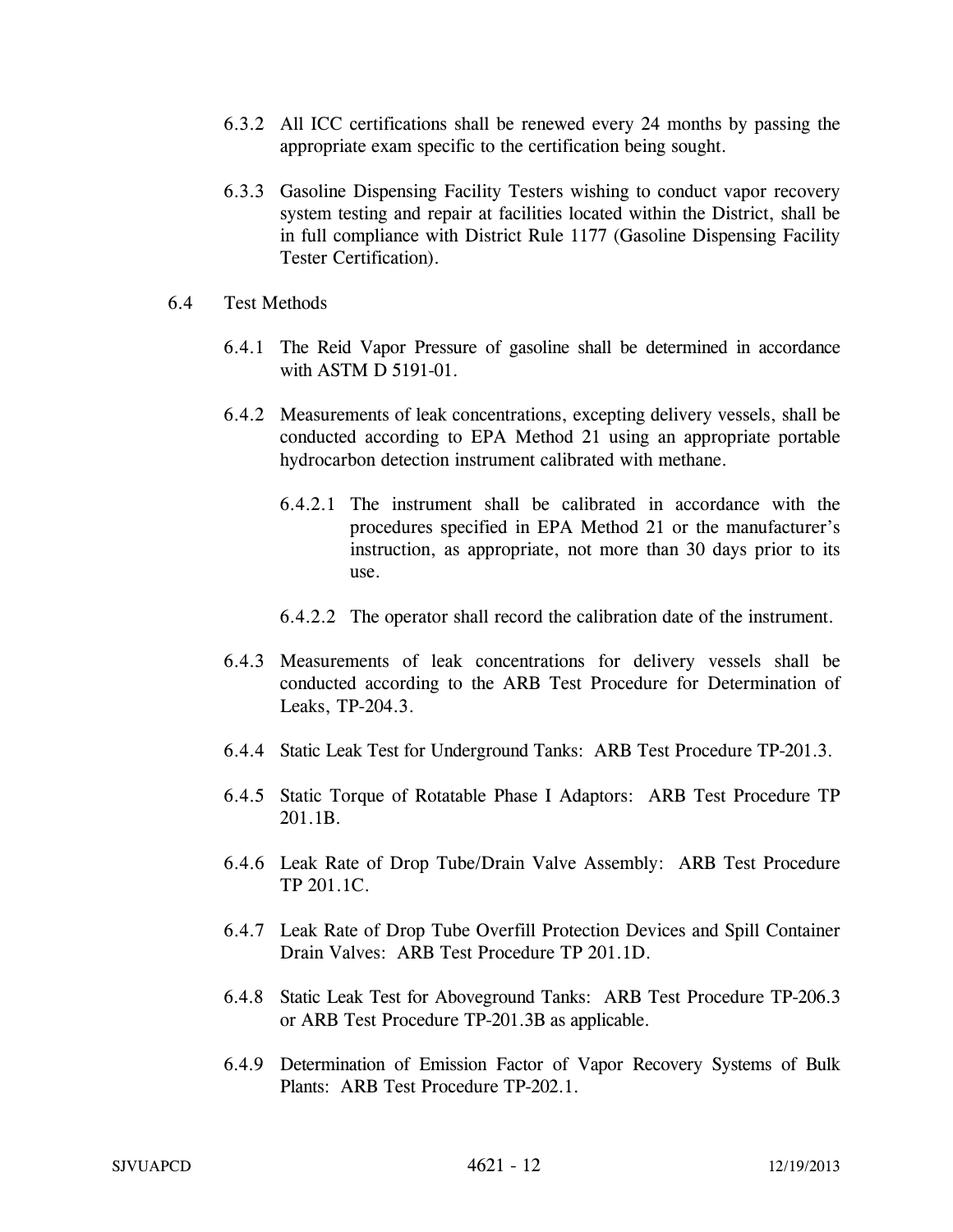# 6.5 Versions of Test Methods

All test procedures shall be conducted in accordance with the latest version of the test procedures, or their equivalents as approved in writing by the APCO and EPA.